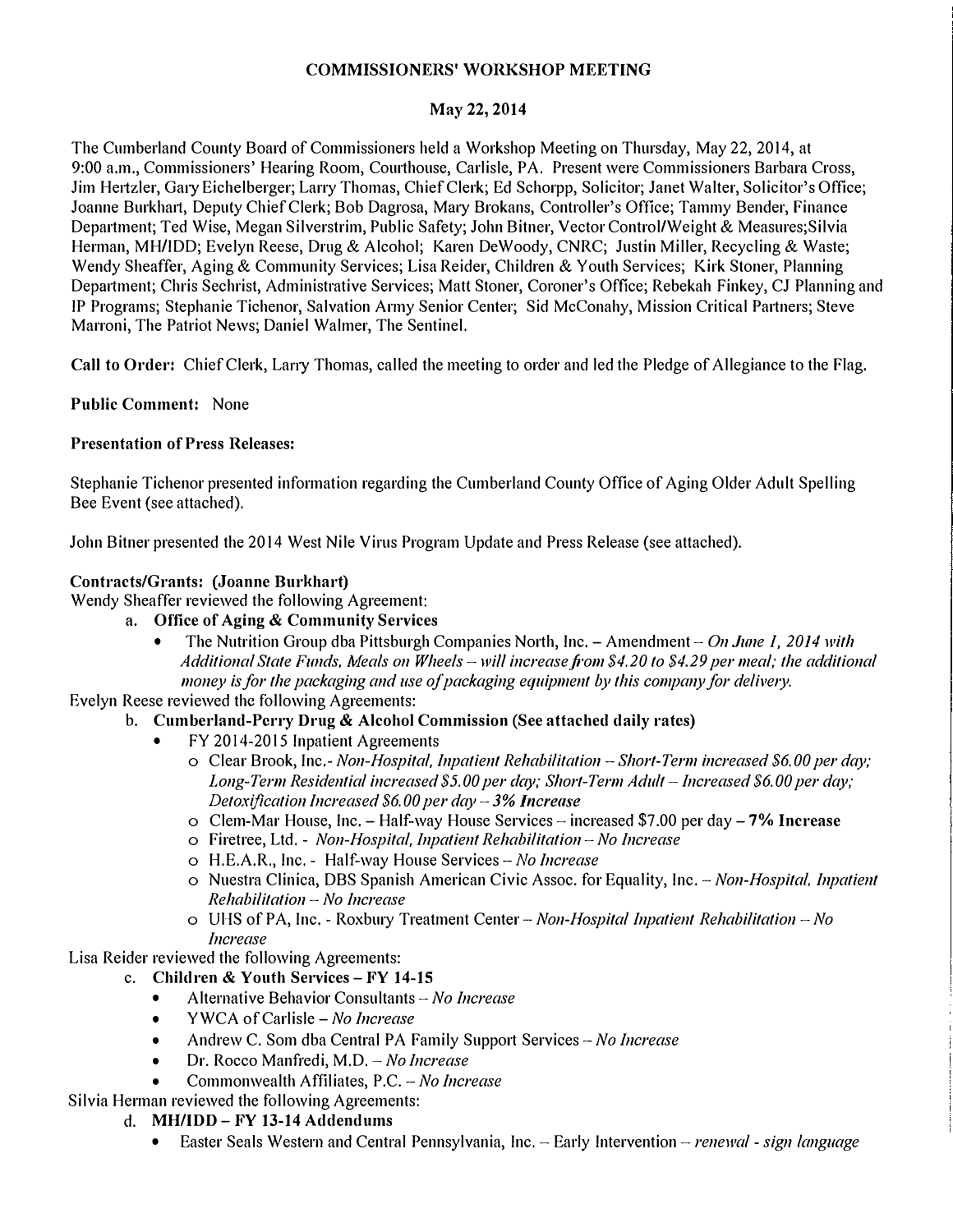- Skills of Central PA, Inc. Addendum IDD *Residential -provides transitional educational services to individuals with IDDe- 9-12 Month Program*
- **United Cerebral Palsy of Central Pennsylvania, Inc. -Addendum - !DD -** *Purchase of Medical Equipment needed to support three individuals*

**Karen De Woody reviewed the following Agreements:** 

- **e. Claremont Nursing & Rehabilitation Center** 
	- **Sodexo Operations, LLC - Housekeeping and laundry services -***2 .5% Increase*
	- **Durable Medical Equipment (DME) Grant Application to the PA Department of Public Welfare, Office of Long-Term Living-** *for one of the CNRC residents* **-** *wheel chair modification*

**Kirk Stoner reviewed the following Agreements:** 

- **f. Planning Department** 
	- **Intergovernmental Cooperation Agreement between County of Cumberland and Newville Borough -** *Agreement with a new Applicant lo the Land Partnerships Program*
	- **Subcontract for Park, Trails & Greenway Development Under the Cumberland County Land**  Partnerships Grant Program between County of Cumberland and Newville Borough – *Project for playground equipment at Cumberland Valley Rail frail- \$9,500*
- **Kirk Stoner reviewed the following Agreement:** 
	- **g. Transportation Department** 
		- **Shared Ride/Persons with Disabilities Grant Application to the Pennsylvania Department of Transportation –** *to reimburse rides that are provided by the Transportation Department* **–** *Shared Ride Grant* **-** *\$542,000; Persons with Disabilities* **-** *\$135,000*

**Justin Miller reviewed the following Agreement:** 

- **h. Recycling & Waste Authority** 
	- **•** Acceptance of Act 101, Section 902 Recycling Development & Implementation Grant Award from the **PA Department of Environmental Protection -** *\$250, 000- for new Grinder purchase* **-** *the Recycling & Waste Authority approved this award at their meeting on May 19, 2014e- 10% match requirement*used grinder trade value and capitalefees from municipalities will be used toward the match amount

## **Rebekah Finkey reviewed the following Agreement:**

- **i. Criminal Justice/IPP** 
	- **Submission of a Project Modification Request to the Pennsylvania Commission on Crime & Delinquency (PCCD) for the Cumberland County System Improvement Project - Subgrant No. 20 I I-JG-04-22725-2** *-Salaries of female correctional officers are short of original estimates-requesting \$2,500 portion of County's benefits for one Correctional Officer to complete match requirement*

**Ted Wise reviewed the following Agreement:** 

- **j. Public Safety** 
	- **Sales Agreement with Infogroup Renewal -***provides the department with cross reference with law e1iforcement regarding matching addresses with telephone numbers* **-** *CD version* **-** *\$1,540*

**Capital Project Request: Matt Stoner reviewed the Capital Project Request for the Coroner's Office -** Purchase of two transport vehicles – for \$96,362.00 - A brief discussion ensued regarding the amount of transports **and funding for the transport vehicles and vehicle equipment (see attached).** 

**Resolution No, 2014-16: Tammy Bender reviewed Resolution No. 2014-16 Re Budget Adjustments (see attached).** 

**Mission Critical Partners' Agreement: Ted Wise discussed the Agreement with Mission Critical Paiiners for Consulting Services for a Public Safety Answering Point (PSAP) Regional Shared Services Assessment for the Department of Public Safety (see attached). Mr. Wise discussed the need for this study to view how the County's 911 system ranks technologically and how it can better prepare for the future changing technology that**  impacts 911 services. A brief discussion ensued. Sid McConahy, Director of Operations for Mission Critical Partners, discussed the study, indicating that it will be completed by September or October 2014 and will include short-term and **long-term recommendations.** 

**Commissioner Liaison Reports: Commissioner Barbara Cross**